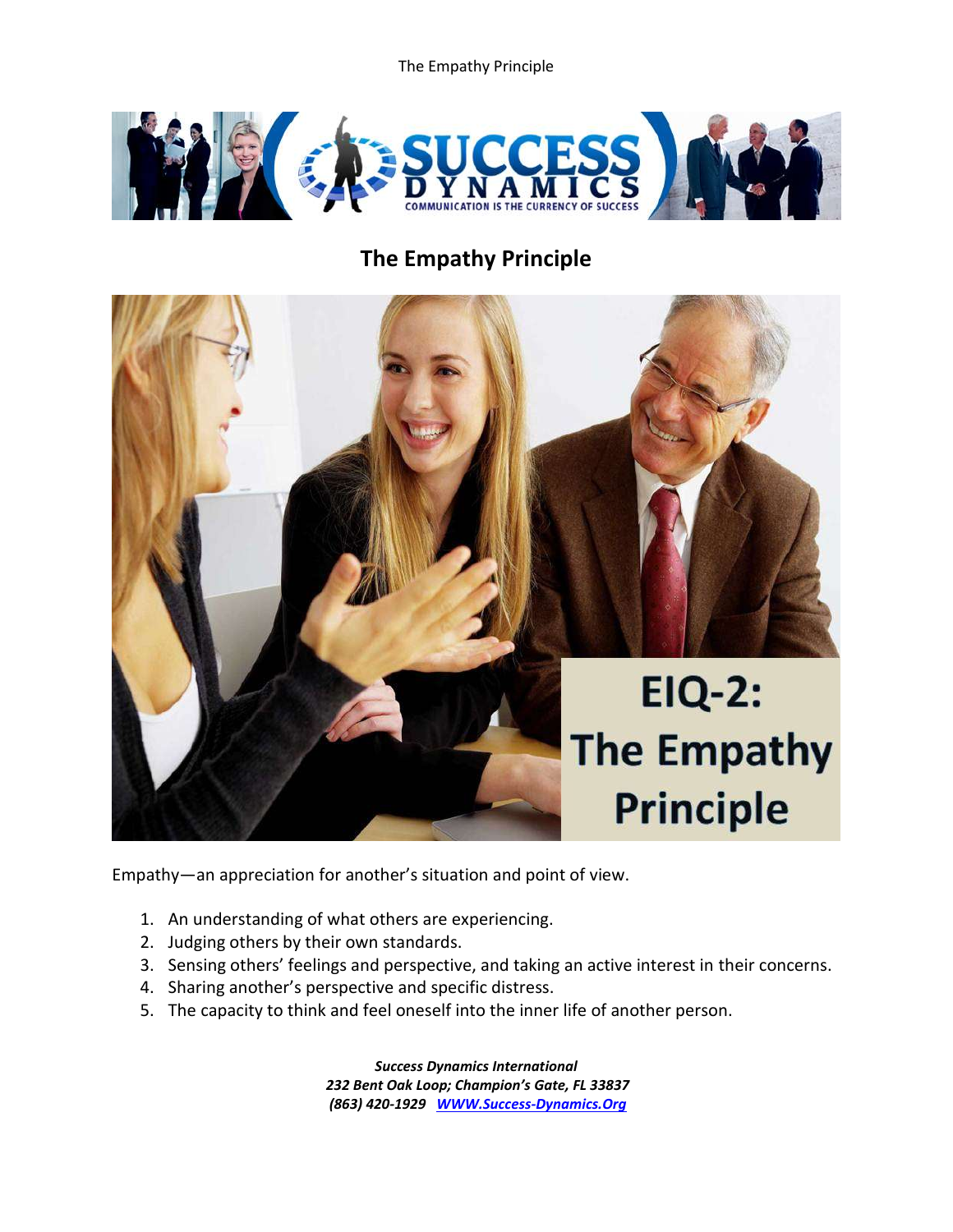6. Having a similar emotional state to another as a result of the accurate perception of the other's situation or predicament.

## **Empathy depends not only on one's ability to identify someone else's emotions but also on one's capacity to put oneself in the other person's place and to experience an appropriate emotional response. ~Charles G. Morris~**

Empathy is resonance with feelings. It connects people and sets the tone for relationships. It is critical for influence, leadership, relationships, customer service, teamwork and all facets of success. It is also the foundation of emotional intelligence.



Do you know how empathetic you are? How about the other members of your team? What are you doing to improve empathy to accelerate both professional and personal success?

> *Success Dynamics International 232 Bent Oak Loop; Champion's Gate, FL 33837 (863) 420-1929 [WWW.Success-Dynamics.Org](http://www.success-dynamics.org/)*